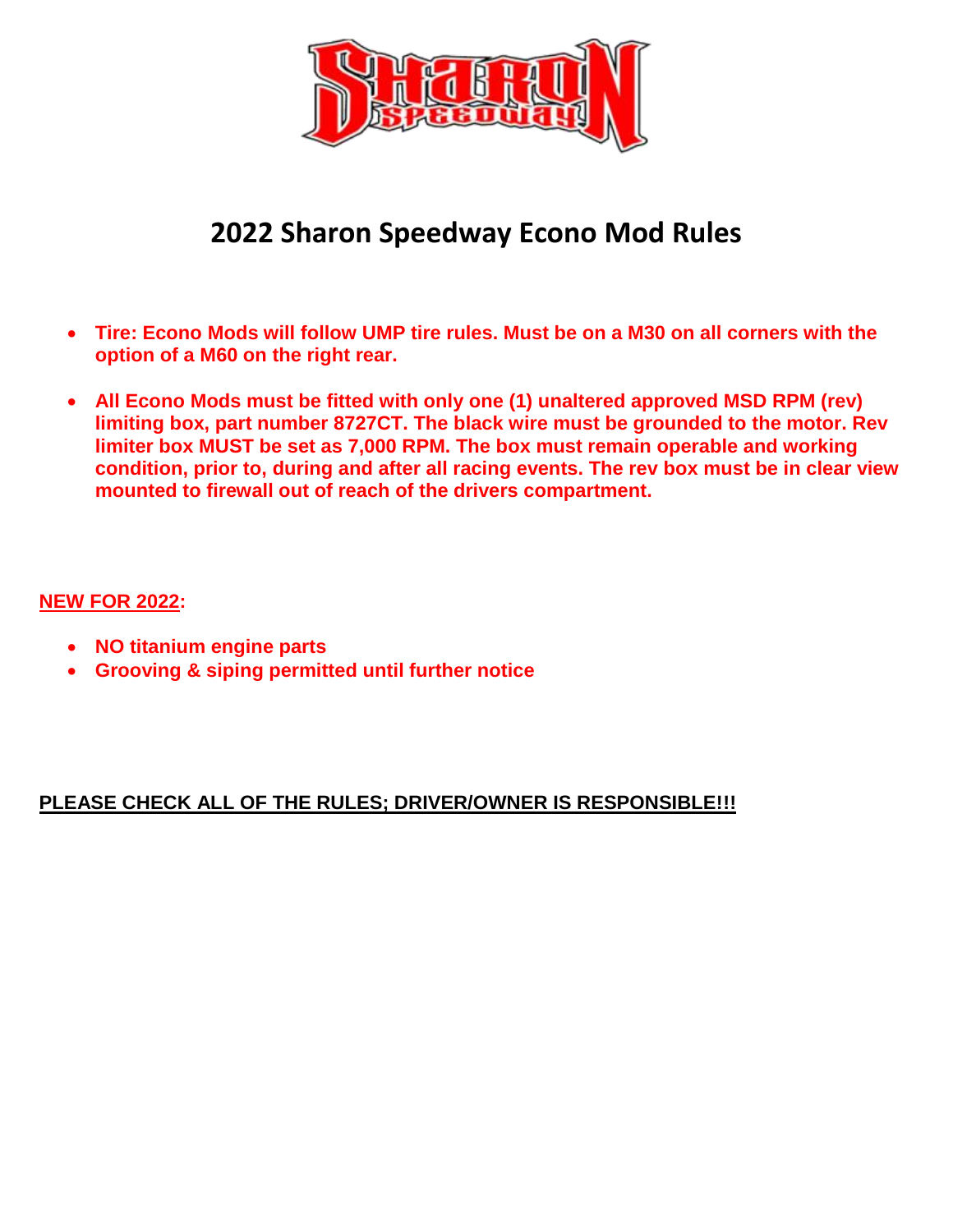- 1. **ROLL CAGE**: Roll cage must consist of continuous hoops not less than 1.500" outside diameter. Must be mounted to the frame in at least 6 places. Roll cage must be securely supported and braced. No brace bars forward of cage may be higher than hood height. A minimum of 3 driver door bars so as to provide maximum protection for driver. Driver's bar should be padded and taped, including head rest. Roll cage must extend above driver's head and be properly padded.
- 2. **BRAKES:** Calipers can be steel or aluminum OEM Replacement only. Rotors and associated mounting hardware, steel only.
- 3. **EXHAUST**: Headers/ Exhaust system must be mounted in such a way as to direct gases/fumes away from cockpit and away from possible fuel spillage. No Tri-Y Headers, no Merge Collector Headers, No Cross-Over Headers. No turn downs on exhaust. No portion of exhaust system to exit out through the body side panels.
- 4. **FUEL CELL:** Professionally manufactured fuel cell is required. Fuel cells must be mounted by at least two steel straps, 2 inches wide around the cell. Cell must be enclosed in a steel container and must be protected in rear of axle by roll cage tubing mounted securely. No part of cell should be lower than the protective tubing. Fuel cell must have check valves on vent side. Bladders are highly recommended. Fuel cells are limited to 32gallon maximum capacity. 12-inch ground clearance required. Tech inspectors can reject any fuel cell mounting they deem unsafe.
- 5. **BATTERY:** Battery must be securely mounted and shielded. If battery is mounted inside of cockpit, it must be in a 6 sided metal case.
- 6. **FUEL:** Gasoline only; No additives; Subject to testing.
- 7. **TIRES AND WHEELS:** The only tires approved for competition are the Hoosier: M-30S and M-60 compounds in the 26.5/8.0/15 or 27.5/8.0/15. The maximum width of the tire will be 9" inches.
	- a. The M-60 may be used as a right rear option tire only.
	- b. Grooving and siping allowed until further notice
	- c. Tire softeners and/or chemicals designed to alter the chemical characteristics of the tire and/or the tire surface will not be permitted. ( any tire found altered from factory benchmarks will result in a 1 year suspension and a \$1000 fine.)

### 8. **FRAMES:**

- a. A. Factory production complete full 1960 or newer parallel American passenger car frames only! Frames may be cut in rear only at a point no further than 36" from center of rear end housing. Must have full front stub.
- b. Frames may not be widened or narrowed and must be able to support roll cage on both sides. Front cross member may be notched for radiator clearance only! Minimum frame height and body height from ground is 4 inches.
- c. Front suspension must be unaltered OEM (mono-balls will be accepted) and remain in stock location and be replaceable by stock part from same type suspension. 3 Piece Spindles are legal. Lower A-frame cannot be altered or moved. Pre-approved after-market lower control arms are legal but must remain in factory location. Measurements must be the same as stock. Front sway bar must be OEM. Heim joints will be allowed on steering components.
- d. Tube type upper A-frame allowed and can be moved.
- e. 5" coil-over shocks are permitted on rear end.
- f. No Jeep, Bronco, or 4-wheel drive frames allowed. No sports car frames allowed. No front wheel drives allowed.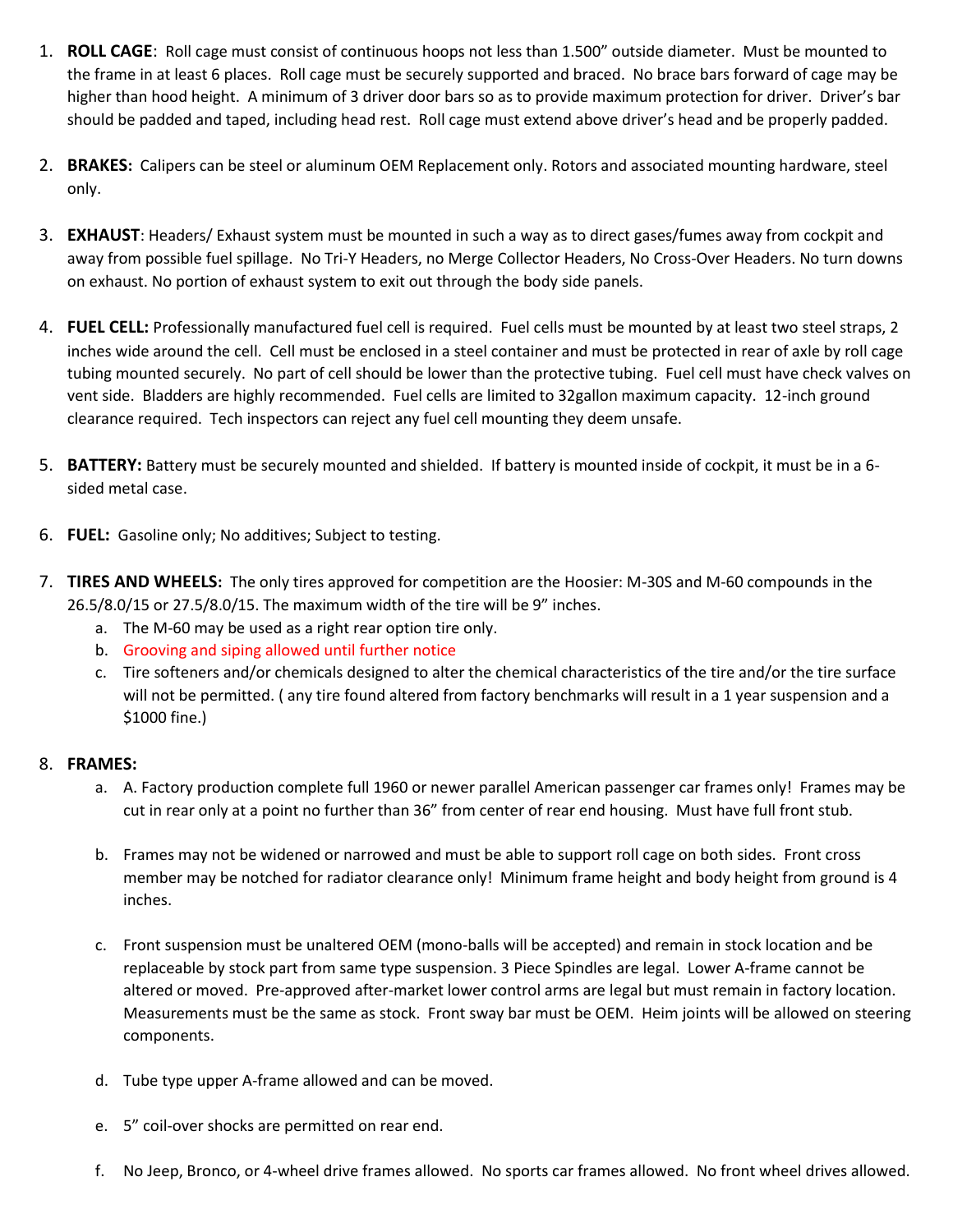- g. Rear of frame may be altered to accept leaf or coil springs. Any coil spring must be at least 4-½" outside diameter. No fiberglass springs allowed. NO torsion bars allowed in rear of car.
- h. No hydraulic, ratchet or electrical weight jacks anywhere in or on the car.
- 9. Minimum wheelbase is 108 inches both sides, NO TOLERANCE! No front clips or tube types allowed. No aluminum or fiberglass suspension or rear-end parts allowed. No aluminum drive shafts.
- 10. **SHOCKS**: (Sharon Speedway Tech Officials reserve the right to confiscate any shock at any time): Only steel nonadjustable shocks permitted; one shock per wheel. Dummy shock may be used on left rear (must be o valving, be prepared to pull shock at any notice). There will be a \$150 per corner shock claim (Track Officials or any driver that starts the A feature may claim any other drivers shock for the night, refusal to sell the shock will result in automatic disqualification and loss of pay and points for that night and a 2 race suspension) No Shock accessories or springs go with shock.
- 11. **BODY**: Econo Mod body rules will follow the UMP Body Rules [\(click here for UMP Body Rules\)](https://dirtcar.com/rules/dirtcar-modifieds/body/) with the following exception:
	- a) 5" spoiler permitted.
	- b) Side spoiler plates permitted; max 5" tall from top of deck x 12" long; plates cannot extrude past top of spoiler

The Technical inspectors have the final say on all body work.

- 12. **TRANSMISSION**: Bert, Brinn and Falcon type transmissions are permitted. Stock type transmissions should have scatter shield or blow-proof bell housing. Automatics must be stock OEM cases and bell housing, an explosion blanket recommended. Any automatic transmissions or cast transmission mounted to an aluminum bell housing must be either tethered or rear mounted.
- 13. **SAFETY:** Helmets, neck braces, fire retardant driving suit, underwear, socks, gloves, hood and shoes are highly recommended. Competition shoulder harness at least 2 inches wide and a lap belt of at least 3 inches wide are highly recommended. Dates will be checked. Kill switch within driver's reach and front drive shaft loop are REQUIRED.
- 14. **BUMPERS:** Both front and rear bumpers should be loop style. Front bumper should be mounted to frame end with bottom loop parallel to the ground. Bumpers should be made of minimum 1-¼ inch diameter tubing and must be able to support car if lifted by a wrecker. Rear bumper, nerf bars and bodies must not exceed beyond width of rear tires and must not contain any sharp edges. Rear bumpers may be constructed of tubing or flat stock and must protect fuel cell. Center of bumpers (front and rear) must be 18 inches (plus or minus 4 inches) from the ground. Rear bumpers are to be no wider than the body. Nerf bars must be constructed in a one piece fashion from the front mounting point to the rear mounting point and inside of the body panels.
- 15. **REAR END:** Any passenger car type, truck rear end or Quick-change rear ends are allowed. No aluminum allowed except for lowering blocks, axle caps and drive plate. No cambered rear ends (One piece drive flange only!) No Limited slip rear ends. Drive shaft must be painted white or orange. It is recommended that an inspection plug to be in the rear housing, ¾" minimum.
- 16. **STEERING:** Steering box must be OEM. No rack and pinion. Must remain within original bolt pattern for type of frame used. In the cockpit, steering may be modified to suit driver's taste. Steering must be kept on left side of cockpit; no center steering. All cars must be equipped with a removable steering wheel.
- 17. **RADIOS:** One-way driver radios are mandatory; no two-way radios of any sort. Track frequency driver radio only!!!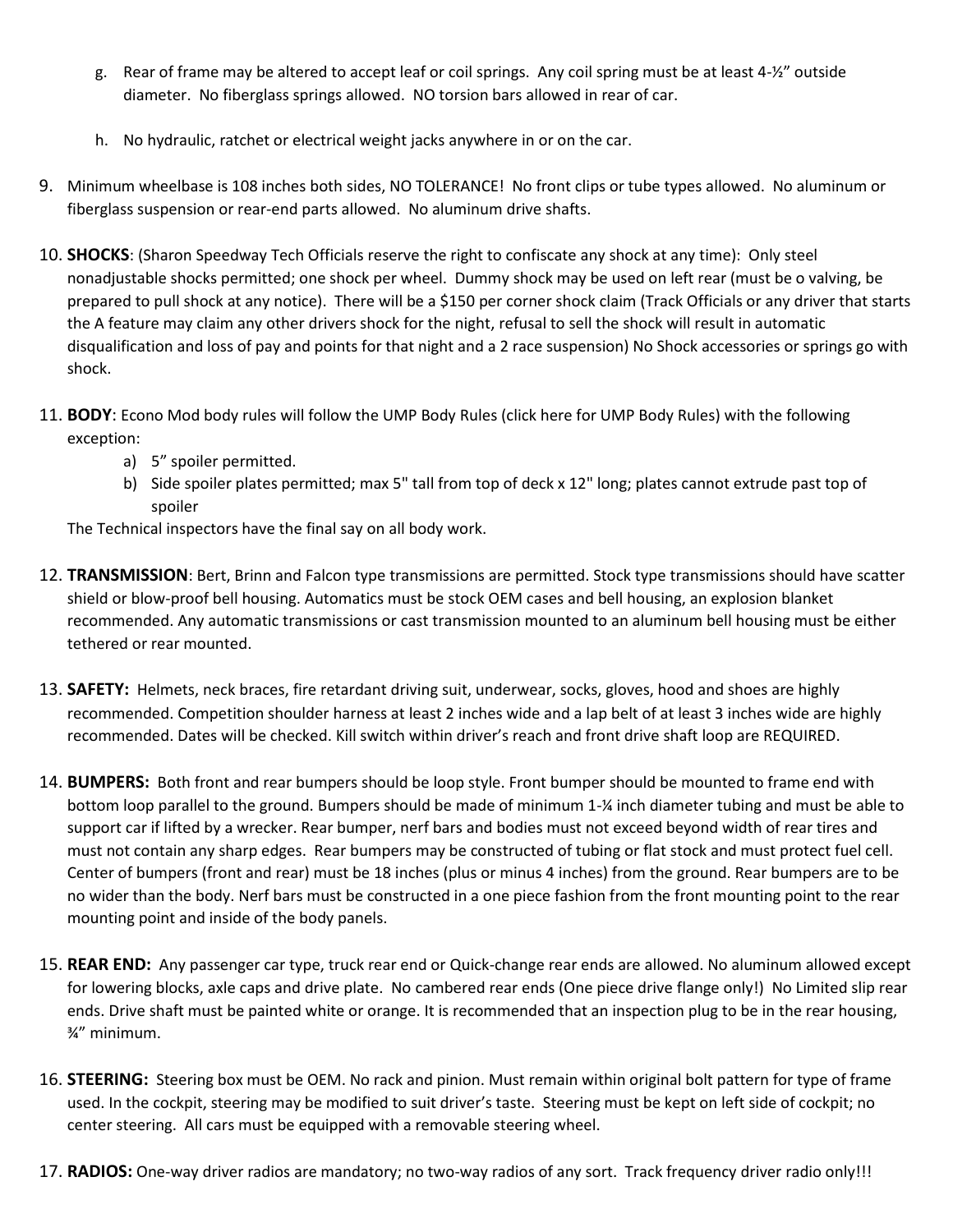### 18. **TRANDSPONDERS:** AMB/MyLaps transponder mandatory.

#### 19. **ENGINES:**

- a. All engines used in competition must be able to be used in conventional passenger car without alterations. Motor mounts cannot be removed or altered. Castings and fittings must not be changed. No machine work on the outside of engine or on front or rear of camshaft. All blocks must be cast iron. Wet sump oiling system only and the pump must be in the pan.
- b. Any American make engine may be used as long as rear of engine (Bell Housing Flanges) is mounted at least 72 inches forward from the center line of the rear axle. Engine offset must be kept within 2 inches of center line from cross member. Engine height: minimum 11 inches from ground to front center of crankshaft.
- c. Carburetor- 2-barrel Holley 4412 only. No grinding or polishing of any kind allowed. All carburetor components must be manufactured by Holley. No Aftermarket base plates, metering blocks or carb bodies allowed. The removal of choke plate and shaft are permitted, must have stock measurements. Carb gauges will be used.
- d. Maximum 361 cu. in. for Chevy and Ford and 368 cu in for Chrysler.
- e. Cylinder heads Must be 23-degree for Chevy. Ford heads must be an inline valve style of head. The Chrysler W-2 head is allowed. All heads must be cast iron.
- f. Intake manifold can be 2bbl or 4bbl style. Adapter or spacer to be 1" thick maximum. Base gasket thickness to be .070 maximum.
- g. Camshaft to be flat tappet only. Stock lifter bore diameters and no mushroom style lifters.
- h. NO titanium engine parts.
- i. Ignition HEI style only. The car must be fitted with only one (1) unaltered approved MSD RPM (rev) limiting box, part number 8727CT. The black wire must be grounded to the motor. Rev limiter box MUST be set as 7,000 RPM. The box must remain operable and working condition, prior to, during and after all racing events. The rev box must be in clear view mounted to firewall out of reach of drivers compartment. (TRACK OFFICIALS RESERVE THE RIGHT TO SWAP REV LIMITING BOX AT ANY TIME)
- j. Cooling system may be modified. Radiators and oil coolers must not protrude above interior.

#### **CRATE ENGINE OPTION:**

- a. The General Motors (GM) Engine part 19370602, 19258602, 88958602, 19418602, 19431602 or 19432602 is the only crate engine permitted.
- b. The engine and all components must remain in their original configuration and form as purchased and/or delivered from the factory. Any alterations to the engine will not be permitted. The Engine must remain as manufactured by General Motors with a stock 4"-inch bore. Overbore(s) will not be permitted. Sleeve repair may be permitted with written permission from Sharon Speedway Officials.
- c. All engines are to remain sealed from the factory. The original factory seals must remain unaltered, Tampering, removal, modifications of any type and/or broken factory seals will not be permitted. The GM Engine must remain unaltered in any way.